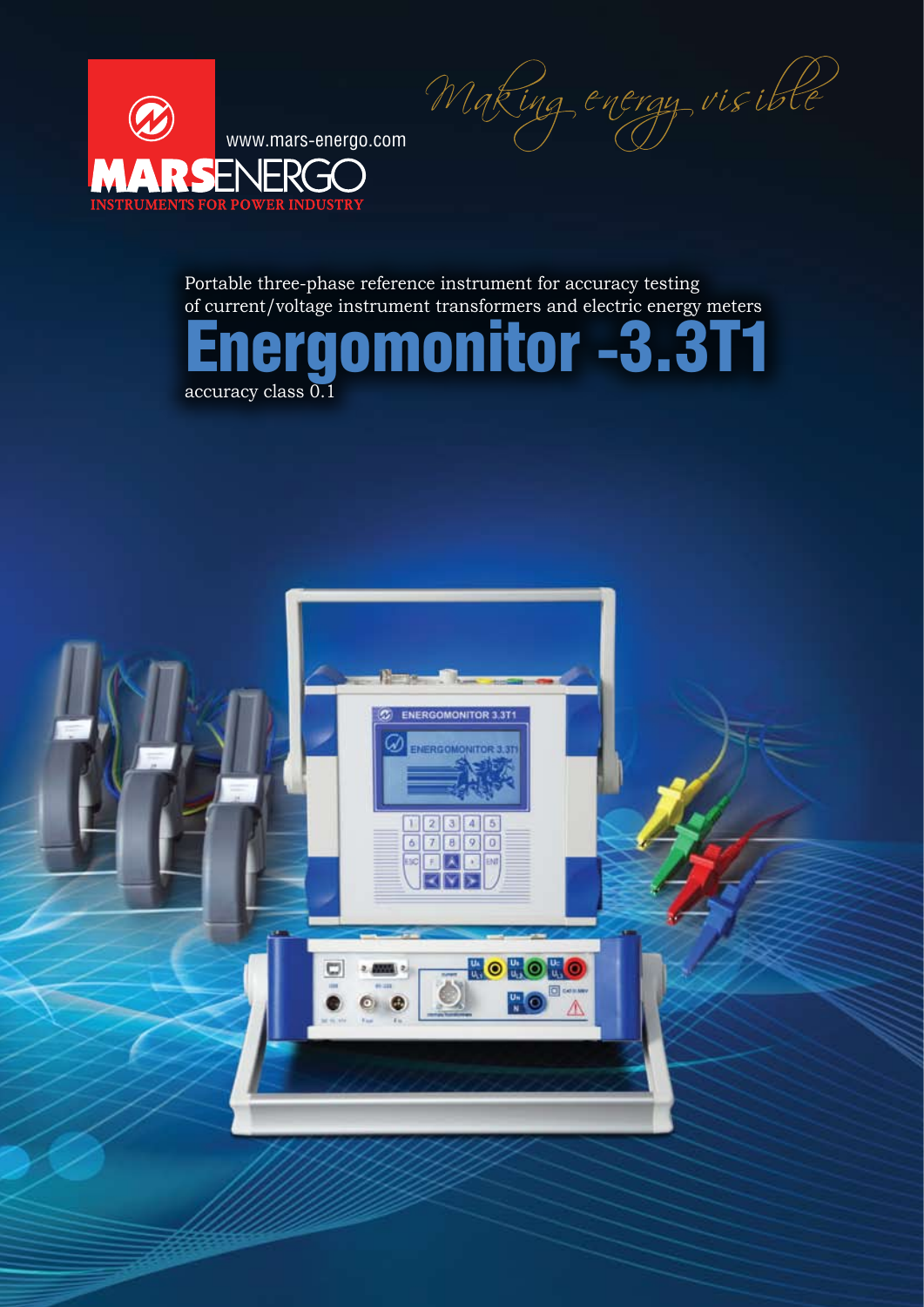## Functionality and options

**1. As a reference meter: on-site testing and calibration of single-/three-phase electric energy meters and other measuring instruments (up to 0.5 accuracy class)** 



*SH-I, SH-E (scanning heads for reading pulses from discs or LEDs)*



*CTB (Block of Current Transformers 0.5;1; 5; 50 A)*



*Phantom Power Source Energoforma 3.3*



*"EmCounter" and "Energoform" SW*

#### **2. As a CT or VT test comparator: on-site accuracy testing and calibration of current and voltage instrument transformers**

2.1 Accuracy testing and calibration of CTs (0.2S accuracy class or less accurate) up to 5000 A



*Transformer Calibration Switch)*



*Reference Current Transformers PCTI 100 and PCTI 5000*



*Source of test current IT 5000*



*"Transformer Test" SW*

*Burden Box (conventional type)*

*SW*

2.2 Accuracy testing and calibration of VTs (0.2 accuracy class or less accurate) up to 330 kV 2







*Burden Box (conventional type)*

*"Transformer Test"* 

# **3. Inspection of secondary circuits of instrument transformers:**

- 3.1 Determining voltage drop in the VT-to-meter connection line (two EM3.3T1 devices are used)
- 3.2 Measuring secondary burden of CTs and VTs under test



**Averaging period**

1 min 8 days 30 min 7.5 months







*Measurement procedure*

**4. Logging of basic network parameters** - Logging of averaged values **Continuous logging Parameters**  $3 s$  9.5 h U I P Q S PF  $\varphi$  f, THDu;

THDi; Ku(n); Ki(n); negative and zero sequence ratios





*"EmWorkNet" SW "Oscilloscope" SW*

- Logging of instantaneous values (like in an oscilloscope) that are captured with 78 µs intervals (3 phase voltages and three phase currents). Time of continuous logging is 9 minutes.

Current clamps

4









Energomonitor-3.3T1

2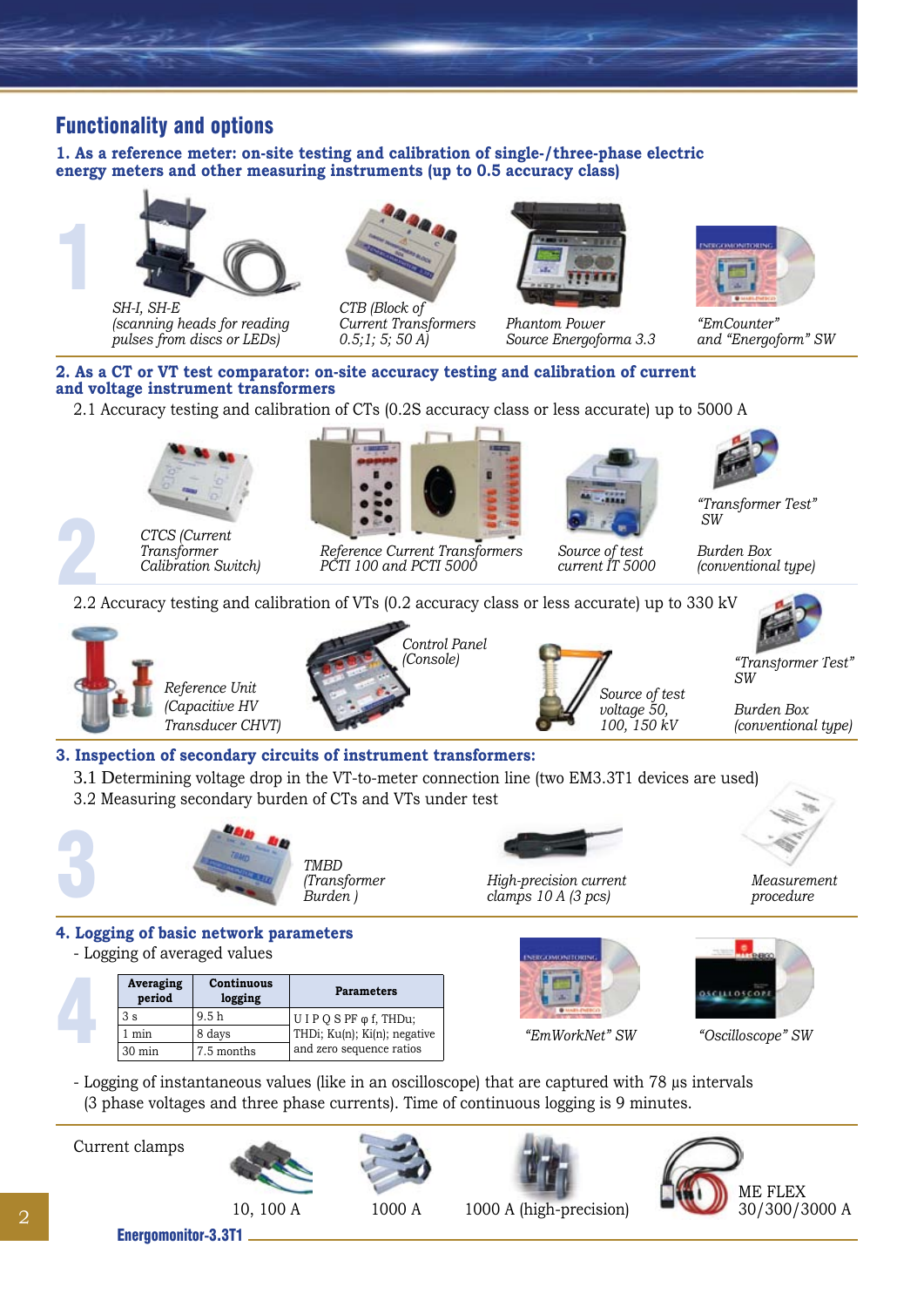#### **Measurements**

Measured values

- *• Voltage and current*:
	- \* RMS of phase and phase-to-phase voltages and currents,
	- \* RMS of 1st voltage and current harmonics,
	- \* Average-rectified values of phase voltages and currents,
	- \* Average (DC component) values of phase voltages;
- *• Energy*;
- *• Frequency*;
- *• Phase angles* (display of current and voltage vectors);
- *• Current and voltage harmonics* from 1st to 40th;
- *• Harmonic powers and phase angles between harmonics*;
- Waveforms (phase voltages and currents);
- *• Power*:
	- \* Each phase and total values of active, reactive and apparent power,
	- \* Power factor and tg φ.

| ▒ 12/02/13 ញ 13:01:20<br><b>ACTIVE POWER</b> |                     |                  |                  |                    |
|----------------------------------------------|---------------------|------------------|------------------|--------------------|
| Ρ(W)<br>Ρε(W)                                | 144.48              | в                | c                | A                  |
|                                              | 722.270             | 288.87           | 288.90           | ď                  |
| RMS<br>U(V).<br>I (A)                        | 57.774<br>5.0023    | 57.766<br>5.0008 | 57.755<br>5.0027 | сı<br>Ä<br>ă       |
| РF                                           | 0.49L               | 0.99L            | 0.99L            | $_{\rm t}^{\rm t}$ |
| 面                                            | 60 V/C 10 A 3333333 |                  | ▒▒ 3-Ph 4l-wire  | 面                  |

|                                               |                   | 888 12707713 CJ 13:01:2 |        |  |
|-----------------------------------------------|-------------------|-------------------------|--------|--|
| <b>REACTIVE POWER</b>                         |                   |                         |        |  |
| Alt Fout : (本位                                | A                 | R                       | G      |  |
| √उट-एटा<br>Qz (Var) -                         | 260.06<br>779.986 | 259.91                  | 259.98 |  |
| cross-conn. 259.98<br>Qz (Vad                 | 779.978           | 259.84                  | 260.14 |  |
| $UT \sin(\phi)$<br>$Q_{\Sigma}$ (Var) $^{-1}$ | 260.07<br>779.991 | 259.92                  | 259.98 |  |
| ta(w)<br>tğ(φ)Σ                               | 1.667<br>1.669    | 1.664                   | 1.665  |  |
|                                               |                   |                         |        |  |

#### Testing of meters

EM 3.3T1 provides for performance and accuracy testing of electric energy meters (class 0.5 or less accurate). Test results acquired from up to 200 meters (up to 10 measurements per test) can be kept in the internal memory. With EmWorkNet, test results are loaded to a PC for viewing and managing. Test reports are generated automatically.

#### Testing of current and voltage instrument transformers

In this mode, EM 3.3T1 works as a comparator and provides for testing of voltage transformers (class up to 0.2) and 1A or 5A current transformers (class up to 0.2S). The internal memory can store test results from up to 200 CTs and/or VTs. Automatic report generation and log management functions are available with Transformer Test software.